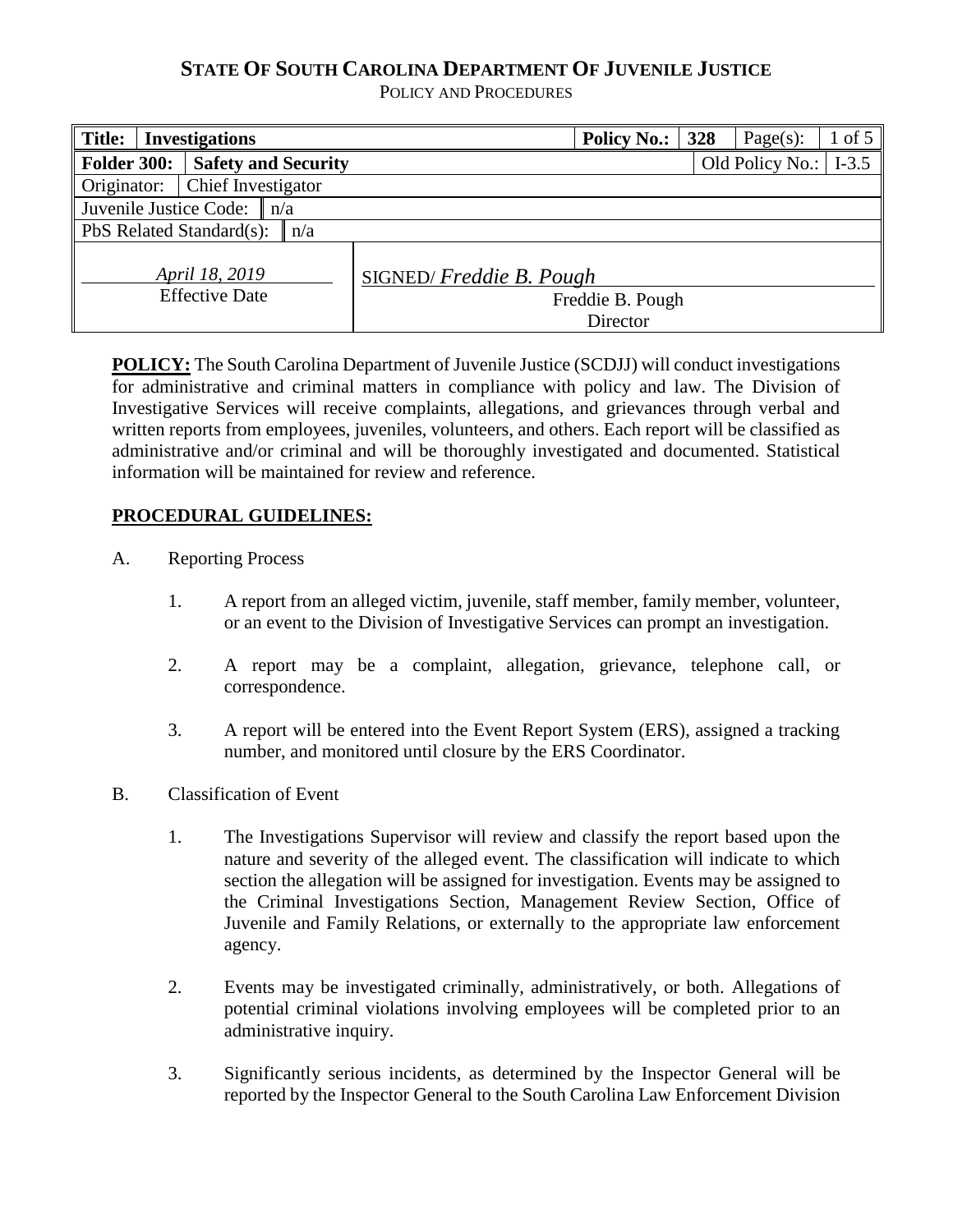(SLED) in accordance with the Memorandum of Agreement between SCDJJ and SLED.

C. South Carolina Law Enforcement Division

Upon notification, SLED may assume investigative jurisdiction or elect to work jointly with the Investigations Section. Decisions by SLED whether to undertake an investigation will be made exclusively by SLED. This is also true in the event SLED receives a report from a source other than SCDJJ.

- D. Criminal Investigations
	- 1. Allegations serious in nature with potential criminal violations will be assigned to the Criminal Investigations Section for criminal investigation.
	- 2. Investigators will normally interview victims first, followed by possible witnesses, and then any suspects.
	- 3. Investigators will provide suspects with Miranda Warnings prior to questioning them concerning the incident. Suspects may elect not to discuss the incident.
	- 4. Investigators will process crime scenes for potential physical evidence. Evidence collected requiring forensic analysis will be submitted to the SLED Crime Laboratory as soon as possible.
	- 5. Polygraphs can be used as an investigative tool, but suspects cannot be compelled to submit being polygraphed.
	- 6. Investigators will document all investigative activity and findings by preparing a Final Investigative Report that will be reviewed by the Chief of Criminal Investigations and Inspector General prior to submission for judicial review.
	- 7. All completed criminal investigations will be forwarded to the appropriate Magistrate or Solicitor to determine if probable cause exists for criminal charges.
	- 8. Arrest warrants for adult charges will be obtained from the appropriate Magistrate. Upon issue, arrest warrants will be served as expeditiously as possible.
	- 9. Petitions for family court issues will be filed with the appropriate Solicitor's Office.
	- 10. Upon completion of criminal investigations involving employees, the Chief of Criminal Investigations will forward the case to the Quality Control Manager for reassignment to Management Review for an administrative inquiry. All information developed during the criminal investigation may be used to complete the administrative inquiry.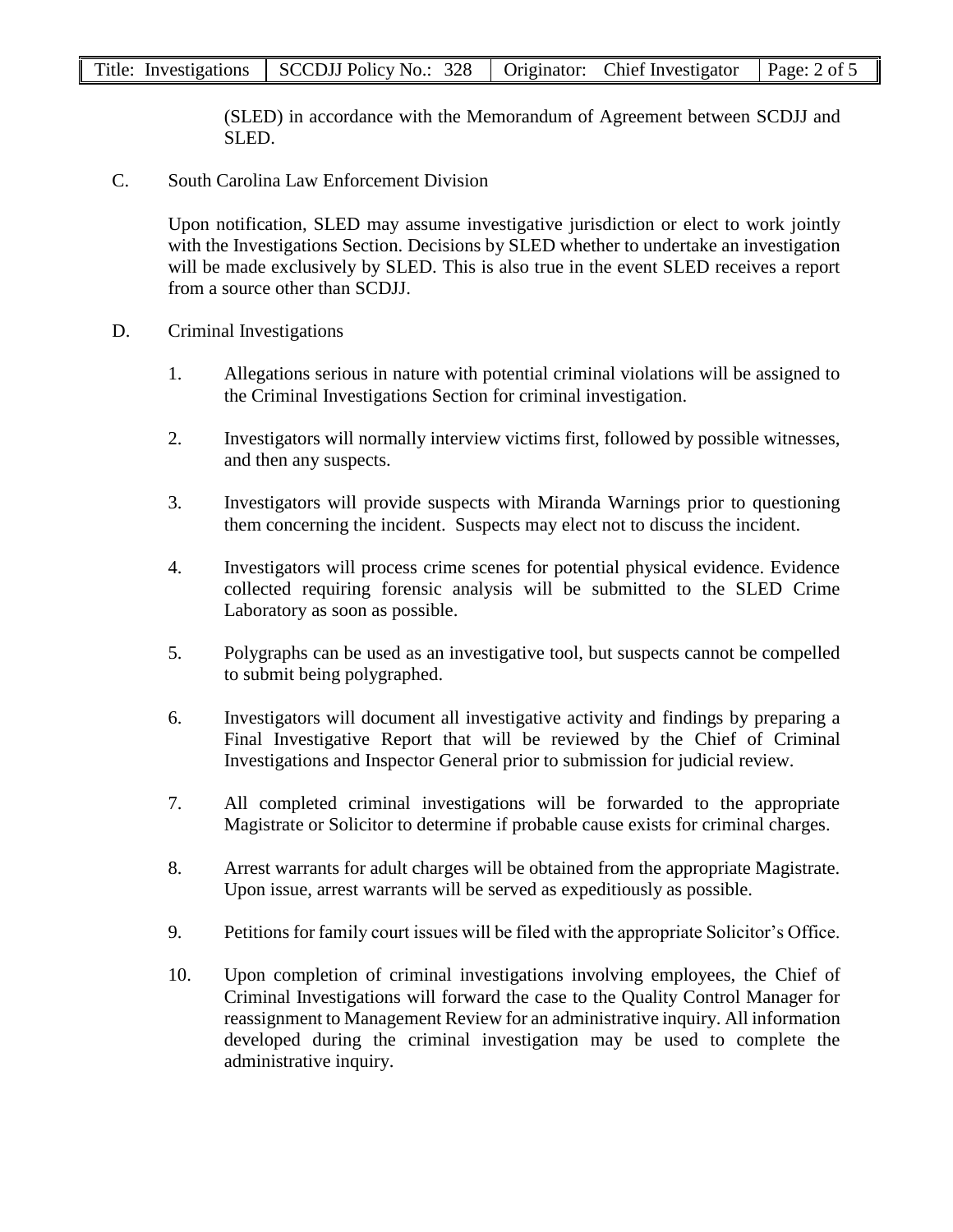- E. Administrative Inquiry
	- 1. The purpose of an administrative inquiry is to determine if policy violations occurred.
	- 2. Statements and information developed during the criminal investigation may be used in the administrative inquiry.
	- 3. If the allegation does not involve criminal activity, but may include policy violations by staff, it will be assigned directly to Management Review without a criminal investigation.
	- 4. The employees involved in an administrative inquiry can be compelled to provide a statement. This statement must be full, complete and truthful. Failure to provide a full, complete and truthful statement will be considered insubordination.
	- 5. At the discretion of the Inspector General, a polygraph examination of the employee may be required.
	- 6. As in the criminal investigation, the victim will be interviewed first if all possible, followed by any witnesses to the event. The subject of the inquiry will be interviewed last.
	- 7. The subject will read, initial and sign the Administrative Inquiry Advisement (Form 328A), which outlines the employee's rights and responsibilities in an administrative inquiry.
	- 8. The subject will be advised that information provided during the administrative inquiry may not be used in any criminal proceeding; therefore, the subject must cooperate and give full and complete information about the incident.
	- 9. If information is received that could lead to possible criminal charges at any time during the course of an administrative inquiry, the Quality Control Manager will stop the inquiry and return the case to the Chief of Criminal Investigations for review and reassignment.
	- 10. Following the administrative inquiry, a report of findings and recommendations will be issued. The Quality Control Manager and the Inspector General will review reports and make a final determination whether any policy violations occurred in the alleged incident.
	- 11. The Administrative Inquiry Report will be forwarded to the Inspector General, with a copy going to the Executive Management Team member having responsibility for the employee.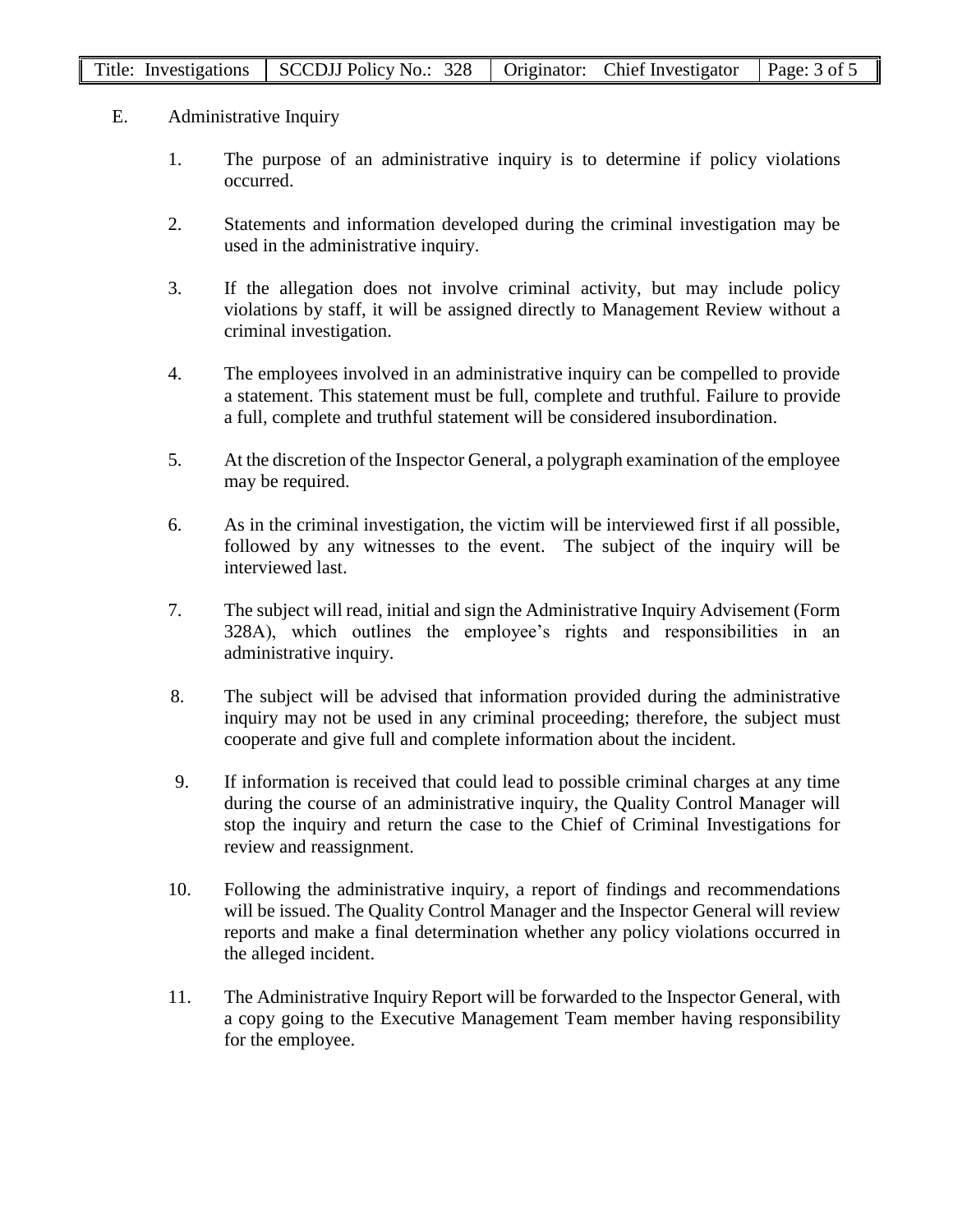- 12. In determining if a case violates policy, the burden of proof is a preponderance of evidence. If it is more likely than not that a violation occurred, then the case is substantiated.
- 13. All Prison Rape Elimination Act (PREA) administrative investigations will be completed within 45 days. If extenuating circumstances prevent a case from being completed, the investigator must request in writing to the supervisor an extension. The supervisor must approve or disapprove the request in writing (Form 328B, Request for Extension).
- F. Management Action
	- 1. Management staff will take employee disciplinary action pending the outcome of the investigation based on the seriousness of the incident. This will be done in conjunction with Human Resources and Legal Counsel, and in compliance with SCDJJ Policy 228, Employee Progressive Discipline.
	- 2. Upon receipt of the Administrative Inquiry Report, management will review the facts and determine any necessary further action. Any corrective action taken by management must be submitted within 15 business days to the Inspector General utilizing 326B, Corrective Action Report.
	- 3. The employee can be disciplined for policy violations up to and including termination without waiting for the court system to dispose of any criminal charges and without compromising the criminal case because management review and a criminal investigation are two (2) separate and distinct processes.
- G. Confidentiality and Release of Information
	- 1. All information concerning criminal investigations or administrative inquiries is confidential and will not be released, unless otherwise determined by the Inspector General.
	- 2. The Office of Juvenile and Family Relations will serve as the liaison between SCDJJ and parents/guardians of juveniles involved in investigations for those parents/guardians desiring to be informed on the process and result of an investigation.
- H. Records
	- 1. File cabinets containing investigation/inquiry records will be maintained by the ERS Coordinator, will be clearly marked CONFIDENTIAL, and secured. Anyone seeking to enter a confidential file cabinet without proper authorization will be subject to disciplinary action /criminal action.
	- 2. Access to the records is limited to: the SCDJJ Director; Legal Counsel; Inspector General; Chief of Investigations; Quality Control Manager; Investigators and